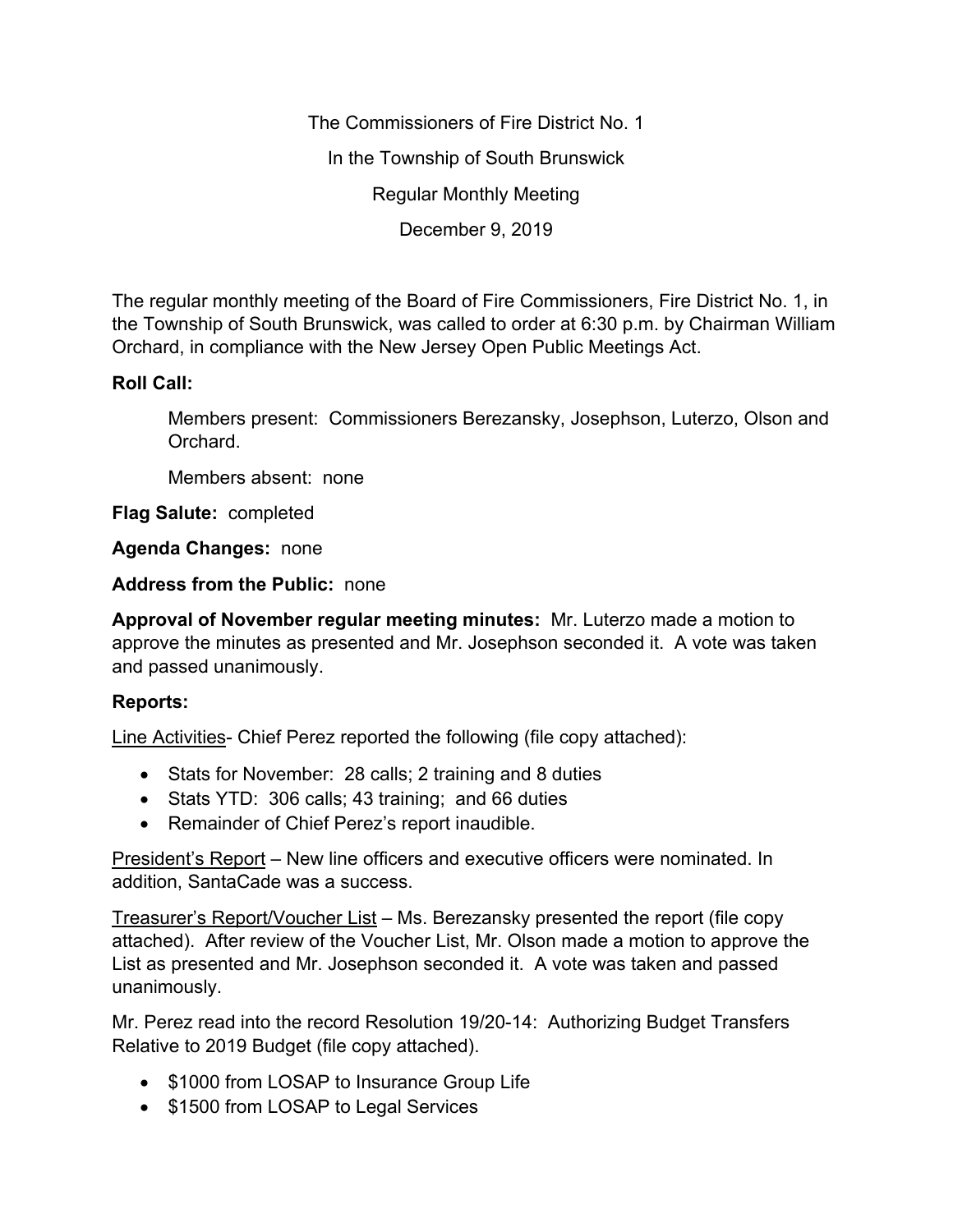- \$6000 from Fire Equipment to Elections
- \$2000 from Fire Equipment to Training & Education
- \$6000 from Fire Equipment to Equipment Maintenance & Repairs
- \$1000 from Fire Equipment to Firefighter Supplies
- \$2000 from Fire Equipment to Uniforms

Ms. Berezansky made a motion to approve the Resolution and Mr. Josephson seconded it. A roll call vote was taken: Ms. Berezansky-yes; Mr. Orchard-yes; Mr. Luterzo-yes; Mr. Josephson—yes; Mr. Olson-yes. The Resolution was passed unanimously.

Secretary's Report – Mr. Olson noted that there will be one Commissioner's seat available, as Mr Orchard's current term is ending.

Fire Coordinator's Report – Mr. Perez presented the 2020 Budget for the Commissioner's final review. Specifics highlighted were inaudible.

Chairman's Report – Mr. Orchard had nothing to report.

Standing Committee Reports:

*Fire Company Liaison –* nothing to report.

*Rescue Squad Liaison –* nothing to report.

*Public Relations –* discussion was inaudible.

*State Association –* nothing to report.

*Insurance –* everything is up to date.

## **Unfinished Business:**

- Mail-In Ballots Mr. Perez is awaiting direction from the Board of Elections.
- 2020 Budget Mr. Perez read into the record Resolution 19/20-15: 2020 Fire District Budget Resolution (file copy attached). Mr. Olson made a motion to adopt the resolution and Mr. Luterzo seconded it. A roll call vote was taken: Ms. Berezansky-yes; Mr. Orchard-yes; Mr. Luterzo-yes; Mr. Josephson-yes; and Mr. Olson-yes. The Resolution was adopted unanimously.
- Mr. Olson read into the record Resolution 19/20-16 Authorizing Salary Increase Relative to Fire Coordinator (file copy attached). Highlight: Article 1 stated that the salary of Fire Coordinator Christopher Perez is increased by Three Percent (3%) retroactive to October 2, 2019. Mr. Luterzo made a motion to approve the Resolution and Mr. Josephson seconded it. A roll call vote was taken: Ms. Berezansky-yes; Mr. Orchard-yes; Mr. Luterzo-yes, Mr. Josephson-yes, Mr. Olson-yes. The resolution was passed unanimously.
- Mr. Perez read into the record Resolution 19/20-17: Approval of Local Finance Board Findings (file copy attached). Ms Berezansky made a motion to approve